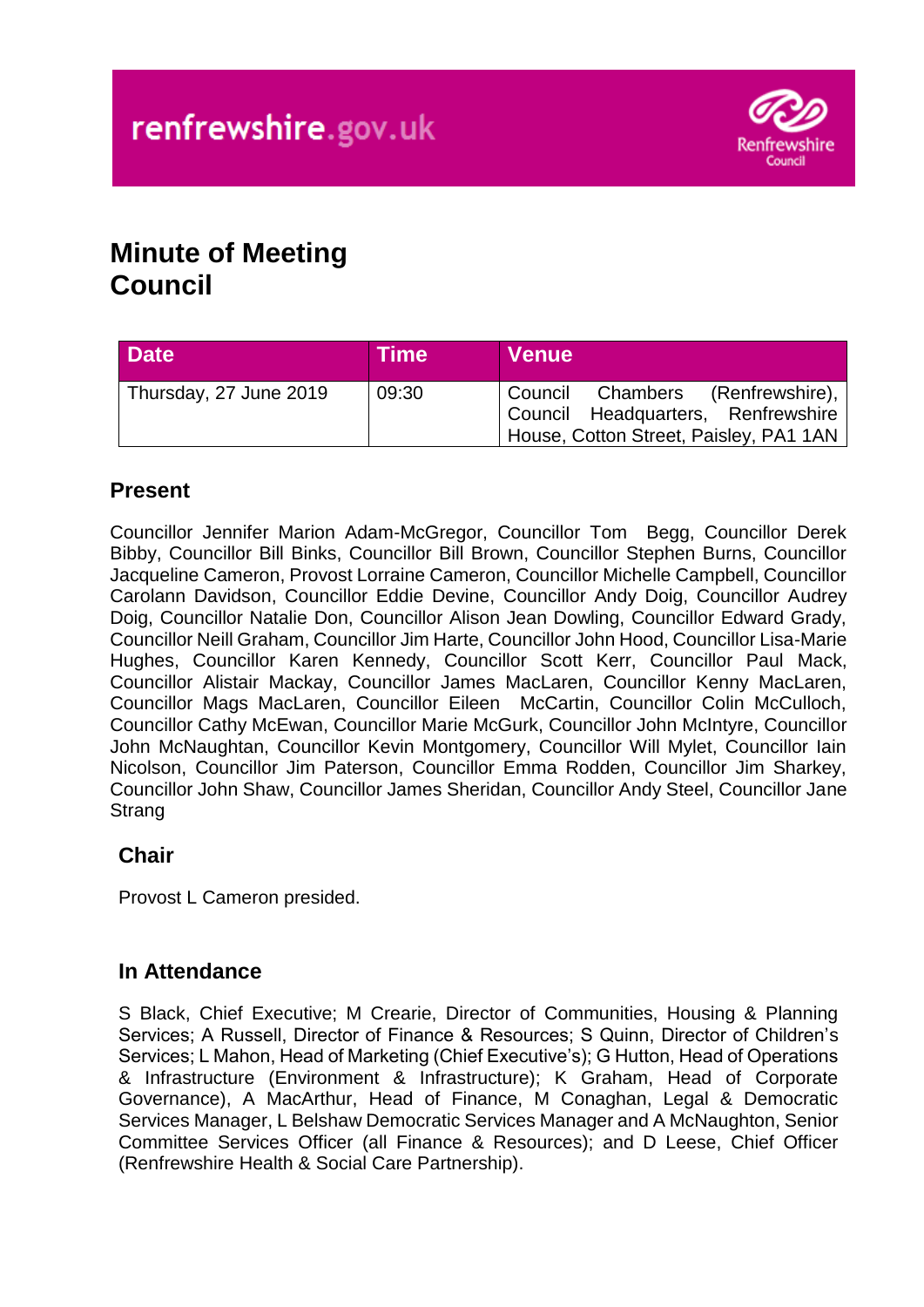### **Declarations of Interest**

Councillor Kennedy declared a financial interest in respect of item 20 of the agenda (Notice of Motion 13) as the matter referred to her and indicated that it was her intention to leave the meeting and take no part in the discussion or voting thereon.

Councillor Devine declared a financial interest in respect of item 20 of the agenda (Notice of Motion 13) as the matter referred to his daughter and indicated that it was his intention to leave the meeting and take no part in the discussion or voting thereon.

### **Obituary**

Councillor Sharkey intimated that Mr David Haggerty, a local magician and member of the Magic Circle, had died and his funeral would be held at 12.00 noon that day. Councillor Sharkey paid tribute to Mr Haggerty as a dedicated entertainer who brought joy to all and invited members to join him in sending condolences to his family and friends.

Provost Cameron endorsed the sentiments expressed and advised that she would extend sincere condolences to his family and friends on behalf of Renfrewshire Council.

### **1 Minutes of Meetings of Council, Boards and Panels**

There were submitted the Minutes of the following meetings of the Council, Boards and Panels on the dates specified:

Appointment Board, 8 May 2019 Council, 9 May 2019 Appointment Board, 21 May 2019 Communities, Housing and Planning Policy Board, 21 May 2019 Regulatory Functions Board, 22 May 2019 Education and Children's Services Policy Board, 23 May 2019 Placing Requests and Exclusions Appeals Panel, 28 May 2019 Audit, Risk and Scrutiny Board, 28 May 2019 Infrastructure, Land and Environment Policy Board, 29 May 2019 Personnel Appeals and Applied Conditions of Service Appeals Panel, 30 May 2019, Finance, Resources and Customer Services Policy Board, 5 June 2019 Regulatory Functions Board, 6 June 2019 Leadership Board, 19 June 2019 Placing Requests and Exclusions Appeals Panel, 20 June 2019

**DECIDED:** That the Minutes be approved.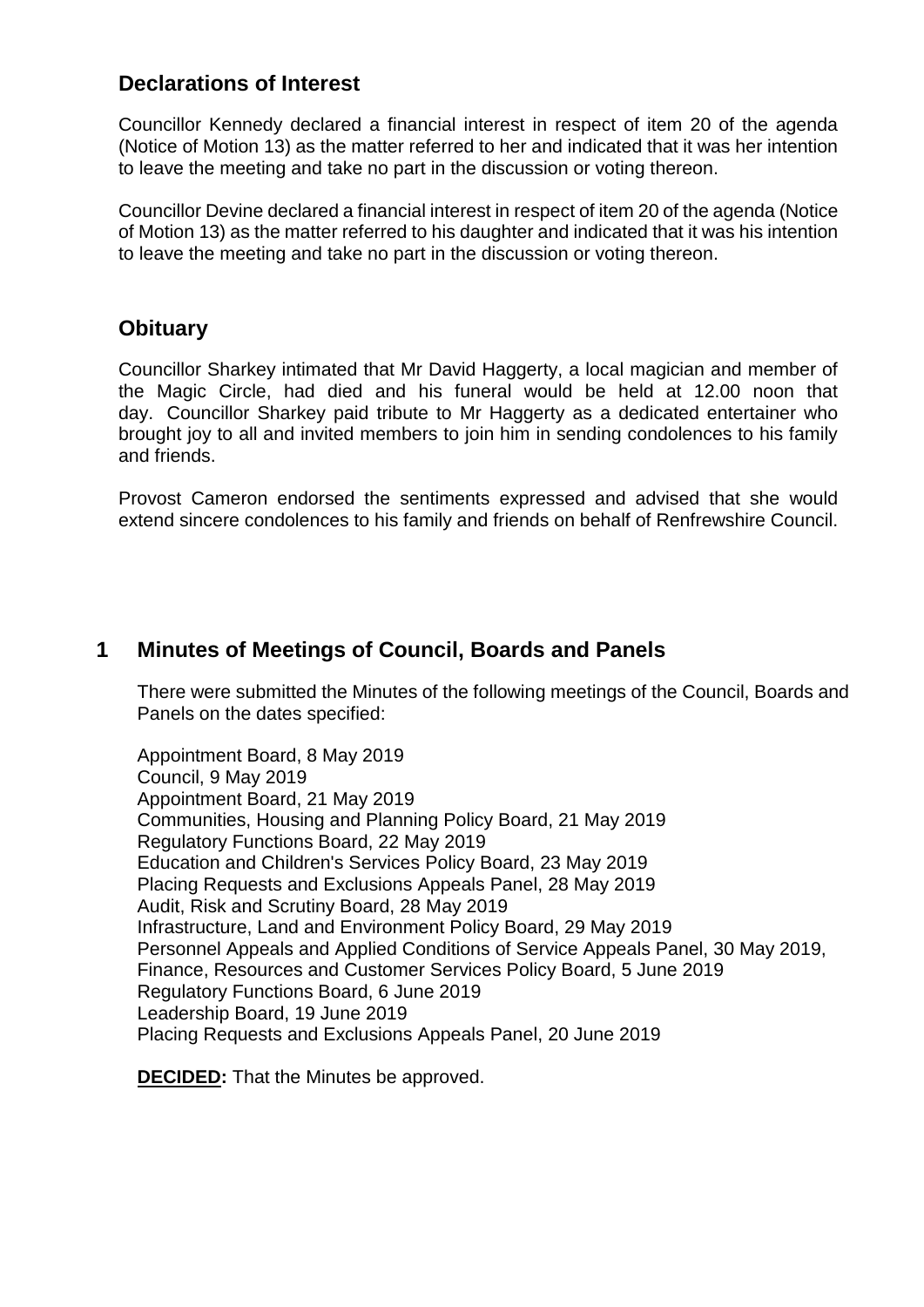## **2 Annual Accounts 2018/19**

There was submitted a report by the Director of Finance & Resources relative to the Council's Accounts and Group Accounts for 2018/19 which were appended to the report and would be submitted for audit by the statutory deadline of June 2019. The report intimated that the Auditor planned to complete the audit process by early September 2019 and that their report would be made available to all members and submitted to the meeting of the Audit, Risk & Scrutiny Board to be held on 23 September 2019 for consideration.

In compliance with charity accounting requirements, the Council's accounts did not incorporate statements relating to Common Good Funds and the charitable trust fund which the Council controlled. Separate accounts had been prepared to account with these requirements.

### **DECIDED**:

(a) That, subject to audit, the Renfrewshire Council Annual Accounts 2018/19 be approved;

(b) That the Director of Finance & Resources be authorised to submit the Group accounts, once completed as outlined in paragraph 7 of the report, to the Auditor within the relevant timescales;

(c) That the annual governance statement for 2018/19 be approved;

(d) That it be noted that Audit Scotland planned to complete the audit of the accounts by early September 2019, that their report would be made available to members and would be submitted to the meeting of the Audit, Risk & Scrutiny Board on 23 September 2019 for detailed consideration;

(e) That the sums earmarked within the General Fund reserves and Housing Revenue Account reserves as outlined in paragraph 3.3 of the report be approved;

(f) That the transfer of resources as outlined below be approved:

|                                |                |               | <b>Reserves</b> |                |
|--------------------------------|----------------|---------------|-----------------|----------------|
|                                | Opening        | Contributions | Used/           | Closing        |
|                                | <b>Balance</b> | to Reserves   | Transferred     | <b>Balance</b> |
|                                | £m             | £m            | £m              | £m             |
| Insurance Fund                 | 2.543          |               |                 | 2.543          |
| <b>Reservoir Repair Fund</b>   | 0.315          | ٠             |                 | 0.315          |
| <b>Education Capital Items</b> | 1.132          | 0.246         | (0.331)         | 1.047          |
| <b>Investment Capital Fund</b> | 85.785         | 2.023         | (11.075)        | 76.733         |
| Total                          | 89.775         | 2.269         | (11.406)        | 80.638         |

(g) That, subject to audit, the annual accounts for the Renfrew, Paisley and Johnstone Common Good Funds and the Coats Observatory Trust Fund, copies of which were attached, which under accounting regulations required to be prepared and audited separately from the Council's accounts, be approved.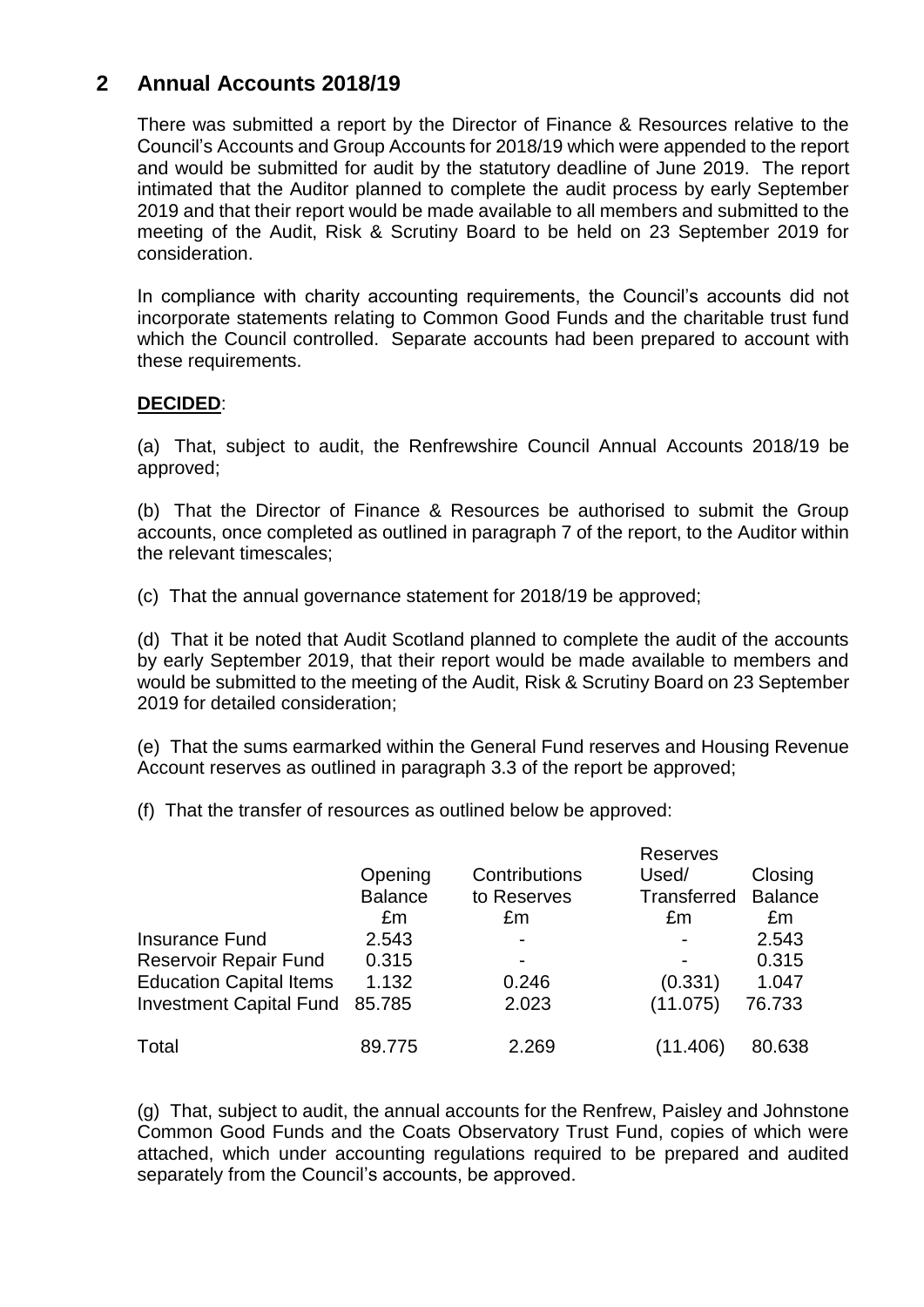## **3 Treasury Management Annual Report 2018/19**

There was submitted a report by the Director of Finance & Resources relative to the Treasury Management Annual Report 2018/19 submitted in accordance with the Local Government Investments (Scotland) Regulations 2010 and outlining treasury management activity over the year.

The report intimated that during 2018/19 all aspects of the Treasury Policy Statement were complied with and provided an overview of Treasury activities including the Treasury Portfolio Position as at 31 March 2019, reviews of borrowing and investment outturn, borrowing strategy and new borrowing, investment strategy and investment outturn. Details of debt rescheduling and compliance with Treasury limits was also provided.

**DECIDED**: That the Treasury Management Annual Report 2018/19 be approved.

### **4 Scottish Government Fiscal Outlook - Medium Term Financial Strategy**

There was submitted a report by the Director of Finance & Resources relative to the medium-term financial strategy published by the Scottish Government on 31 May 2019, a copy of which was appended to the report.

The publication set out the Scottish Government's view of the public finances and its approach to using the financial powers available under the Scotland Acts 2012 and 2016 over the medium term. The document addressed a key recommendation of the Scottish Parliament Budget Process Review Group and would inform the new annual budget cycle. The document would be updated annually.

The strategy outlined key priorities for the Scottish Government and potential scenarios for funding and detailed other areas of public services, including local government, that were likely to face further reductions in funding over the period of the strategy.

### **DECIDED**:

(a) That the fiscal outlook published by the Scottish Government and the increased risks emerging to the national budget, driven principally by lower than forecast growth in tax revenues, be noted;

(b) That the implications for the Council in terms of an increased risk of further reductions in grant funding over the medium term be noted; and

(c) That it be noted that an updated financial outlook for the Council would be presented to members in Autumn 2019.

### **5 Governance Arrangements – Membership of Boards**

There was submitted a report by the Director of Finance & Resources relative to proposed changes to the Labour Group membership of the Audit, Risk and Scrutiny Board, Investment Review Board, Leadership Board and Communities, Housing and Planning Policy Board.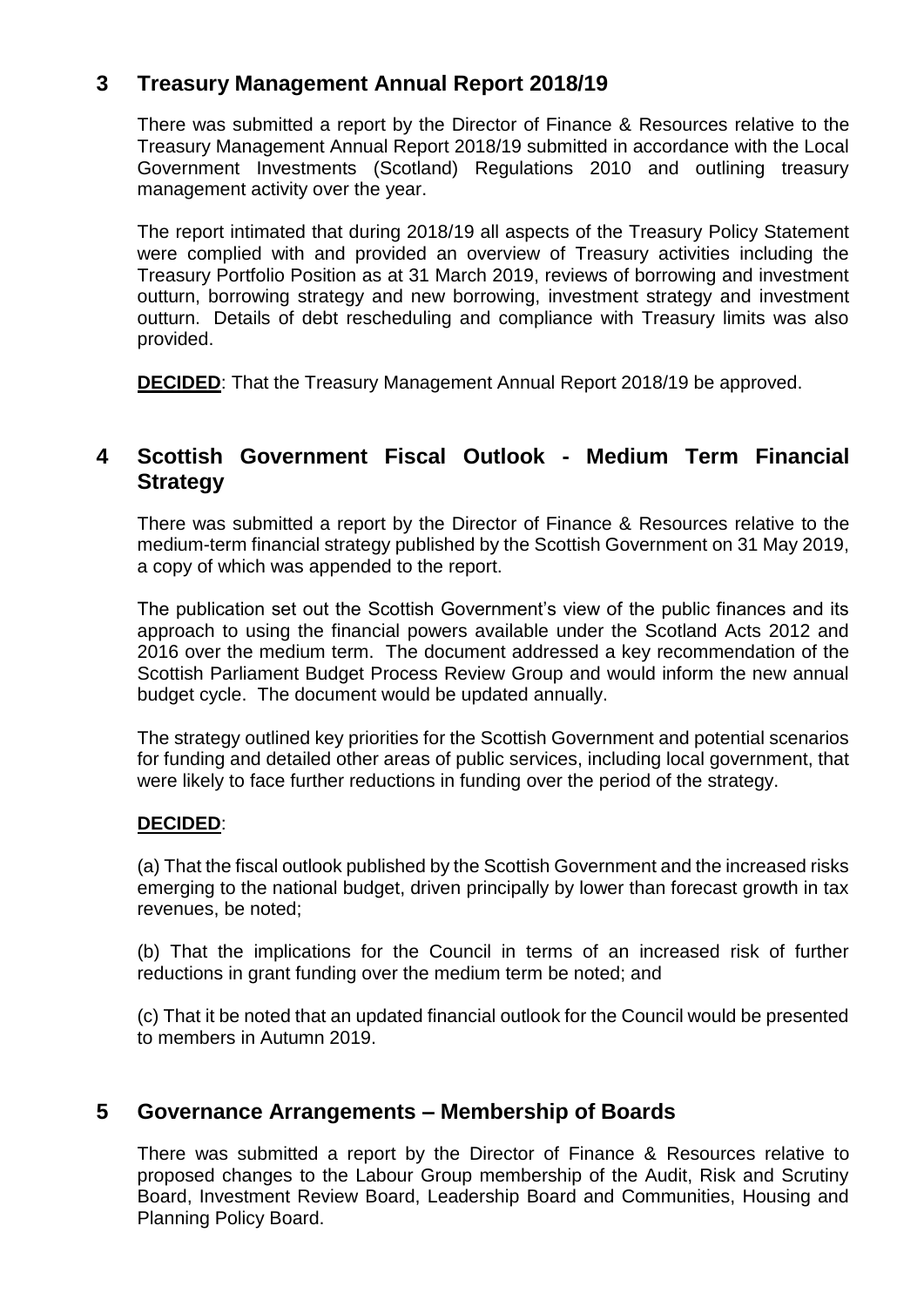#### **DECIDED:**

(a) That the appointment of Councillor Hood to replace Councillor Dowling on the Audit, Risk and Scrutiny Board be approved;

(b) That the appointment of Councillor Sharkey to replace Councillor Dowling on the Investment Review Board be approved;

(c) That the appointment of Councillors Sheridan and Harte to replace Councillors Bibby and Kennedy on the Leadership Board be approved; and

(d) That the appointment of Councillor Brown to replace Councillor Hood on the Communities, Housing and Planning Policy Board be approved.

### **6 Statutory Review of Polling Places and Polling Districts**

Under reference to item 8 of the Minute of the meeting of Council held on 28 February 2019, there was submitted a report by Director of Finance & Resources relative to a revised timetable for the conduct of the statutory review of polling places and polling districts (the review).

The report intimated that at the time of setting the timetable for the review it was not anticipated that the European Parliamentary Elections would require to be conducted on 23 May 2019 and the results counted on 26 May 2019. Consequently, the alternative polling places suggested by respondents during the first phase of consultation had yet to be assessed. It was therefore necessary to revise the timetable for the review to allow those assessments to be made and for the Returning Officer to comment on the proposals. The revised timetable was detailed in the report.

**DECIDED:** That the revised timetable for the conduct of the statutory review be noted.

### **7 Annual Report of the Community Protection Chief Officers Group 2018/19**

There was submitted a report by the Chief Executive relative to the Renfrewshire Community Protection Chief Officers Group Annual Report 2018/19, a copy of which was appended to the report, highlighting the key benefits of partnership working and providing an overview of the main elements of work that those involved in public protection had delivered during 2018/19.

The report explained that, as elsewhere in the country, Renfrewshire faced challenges to address a range of local protection issues. However, the Community Protection Chief Officers Group (the Group) together with local multi-agency partnerships continued to recognise, alongside scrutiny and reflection, the value of a proactive focus on awareness raising and preventative approaches to protect people in the community.

In addition, the annual report set out key priorities that the Group would progress jointly during 2019/20.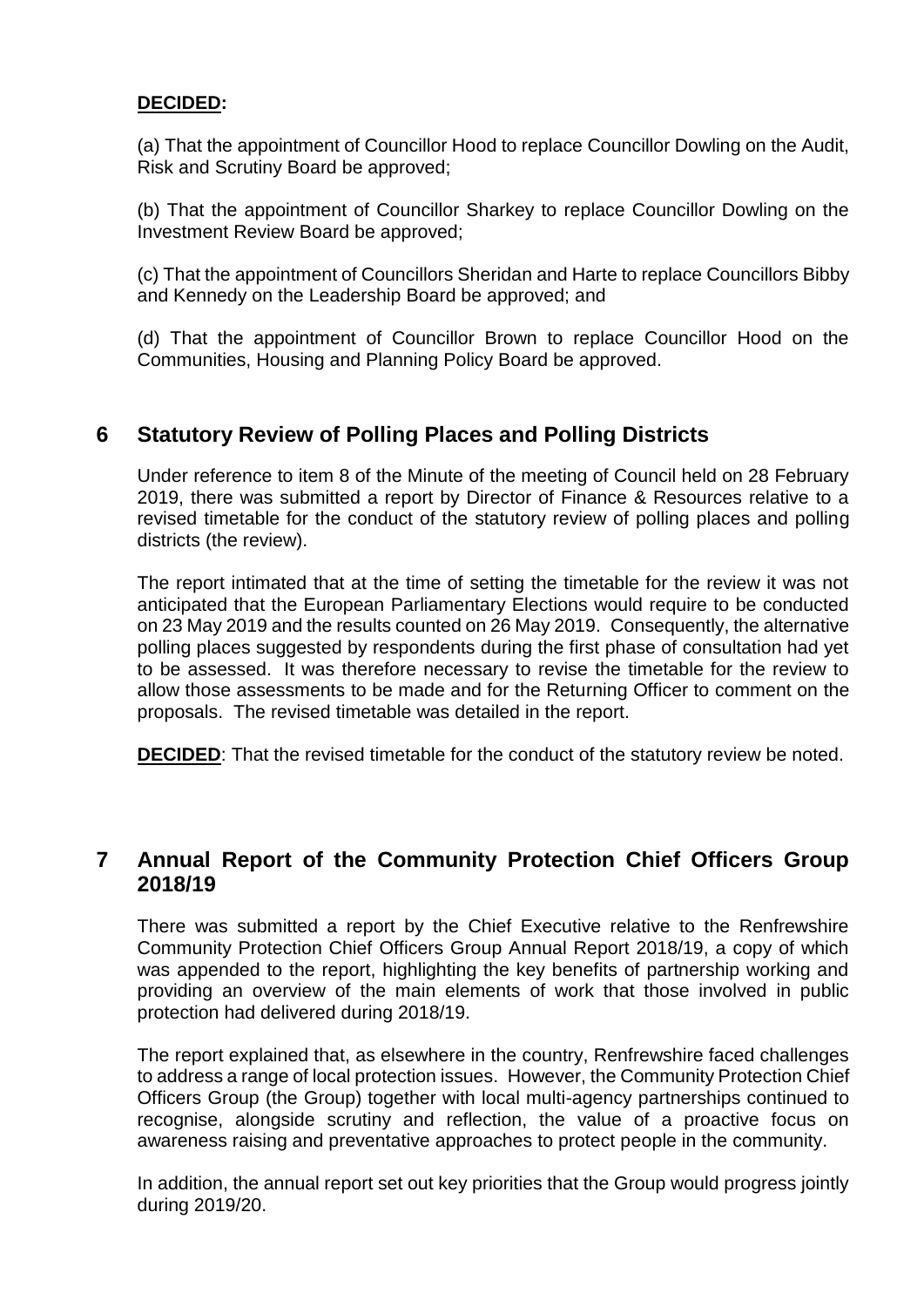**DECIDED:** That the key activities progressed by the Chief Officers Group during 2018/19 and the identified priorities to be taken forward in partnership during 2019/20 be noted.

# **8 Notice of Motion 1 by Councillors McCartin and Andy Doig**

There was submitted a Notice of Motion by Councillors McCartin and Andy Doig in the following terms:

"Susan McDonald

Renfrewshire Council congratulates former councillor Susan McDonald on receiving the British Empire Medal (BEM) in this month's Birthday Honours.

Susan was an outstanding councillor for Paisley North and West for 5 years.

The council should also recognise the seven other Renfrewshire residents who also received awards in the honours list: Maureen Bell, James Campbell, Henrietta Wright, John MacKin, John Reid, Anne Brogan and Jennifer Durward."

Councillor McCartin, seconded by Councillor Andy Doig, then moved the motion which was agreed unanimously.

**DECIDED**: Susan McDonald -

(a) That Renfrewshire Council congratulates former councillor Susan McDonald on receiving the British Empire Medal (BEM) in this month's Birthday Honours;

(b) That Susan was an outstanding councillor for Paisley North and West for 5 years; and

(c) That the Council should also recognise the seven other Renfrewshire residents who also received awards in the honours list: Maureen Bell, James Campbell, Henrietta Wright, John MacKin, John Reid, Anne Brogan and Jennifer Durward.

### **ORDER OF BUSINESS**

In terms of Standing Order 16, the Provost intimated that she intended to change the order of business to facilitate the conduct of the meeting by considering together items 9 and 12 of the agenda – Notices of Motion 2 and 5 respectively.

### **9 Notice of Motion 2 by Councillors McCartin and Andy Doig**

There was submitted a Notice of Motion by Councillors McCartin and Andy Doig in the following terms:

"Climate Emergency

This council believes that:

1. All governments have a duty to limit the negative impacts of Climate Breakdown, and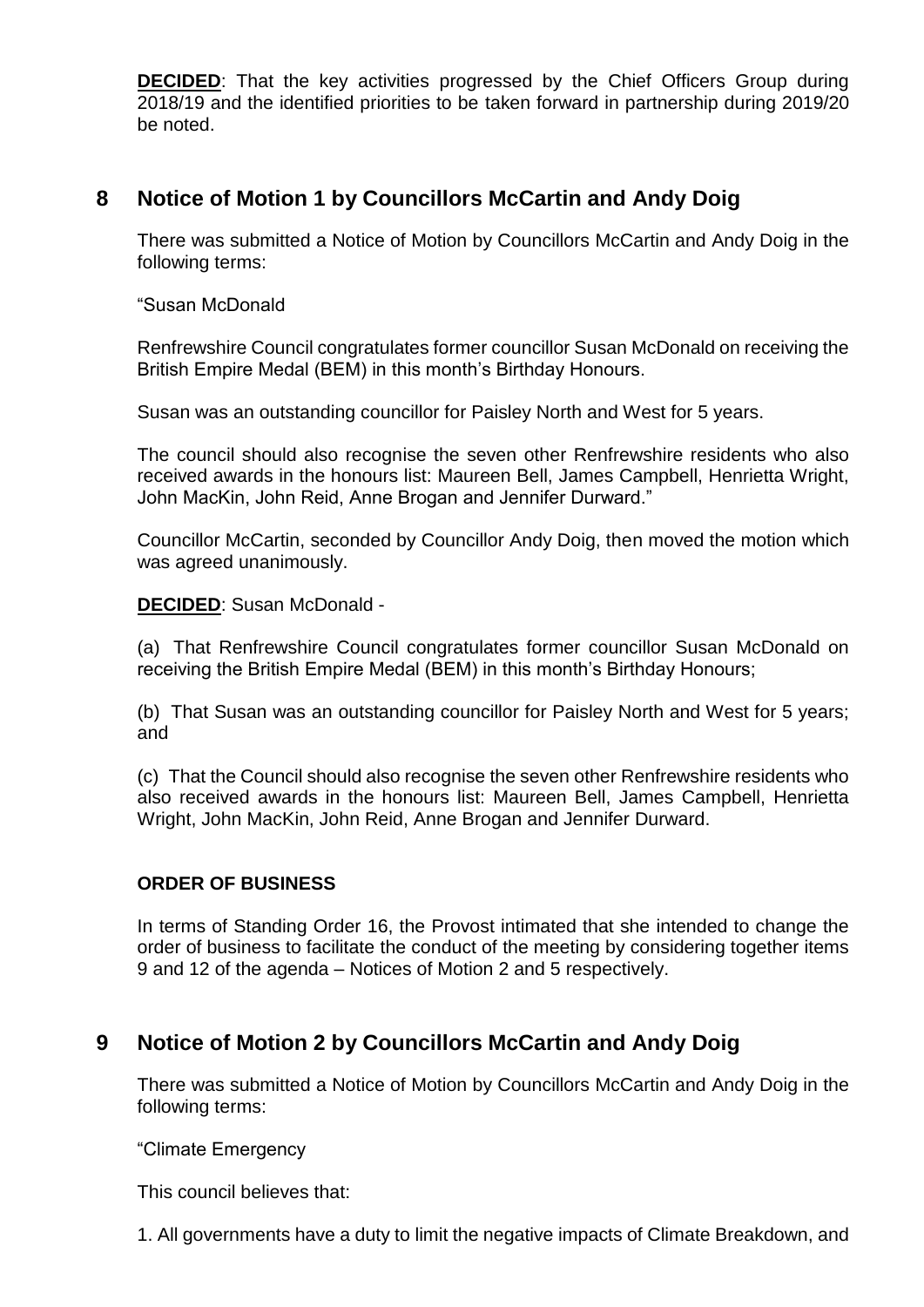local government recognises it cannot and should not wait for national government to act.

2. It is important for the residents of Renfrewshire that the council and other public authorities commit to reducing CO2 eq emissions and work towards carbon neutrality as quickly as possible;

3. Bold climate action can deliver economic benefits by way of new jobs, economic savings, market opportunities and improved well-being.

This council agrees to:

1. Declare a 'Climate Emergency';

2. Pledge to work proactively with others to make Renfrewshire carbon neutral by 2030, taking into account both production and consumption emissions;

3. Continue to work with partners and community groups across Renfrewshire to deliver this new goal through all relevant strategies and plans;

4. Assist communities to become more resilient to the impacts of global warming, particularly to flooding and to drought

5. Ensure that all reports in preparation for the 2020/21 budget will take into account the actions the council will take to address this emergency;

6. Report to Full Council before the end of 2019 with the actions the Council has, and will take, to address this emergency."

Councillor McCartin, seconded by Councillor Andy Doig, then moved the motion.

Councillor Adam-McGregor, seconded by Councillor Don, moved as a first amendment an addition to the motion:

"Environment and Climate Emergency

The Scottish Government on 14 May 2019 declared that there is a global climate emergency. The evidence is irrefutable, and the science is clear. We all have a part to play: Government, councils, individuals, communities, businesses, other organisations.

It is not too late to turn things around.

Council therefore agrees

1. To recognise that there is an environment and climate emergency;

2. That this emergency could impact on all areas of Council policy;

3. That a cross party working group is established to examine in detail what actions could be taken to address this emergency;

4. That officers begin, without delay, to prepare options for the working group to consider."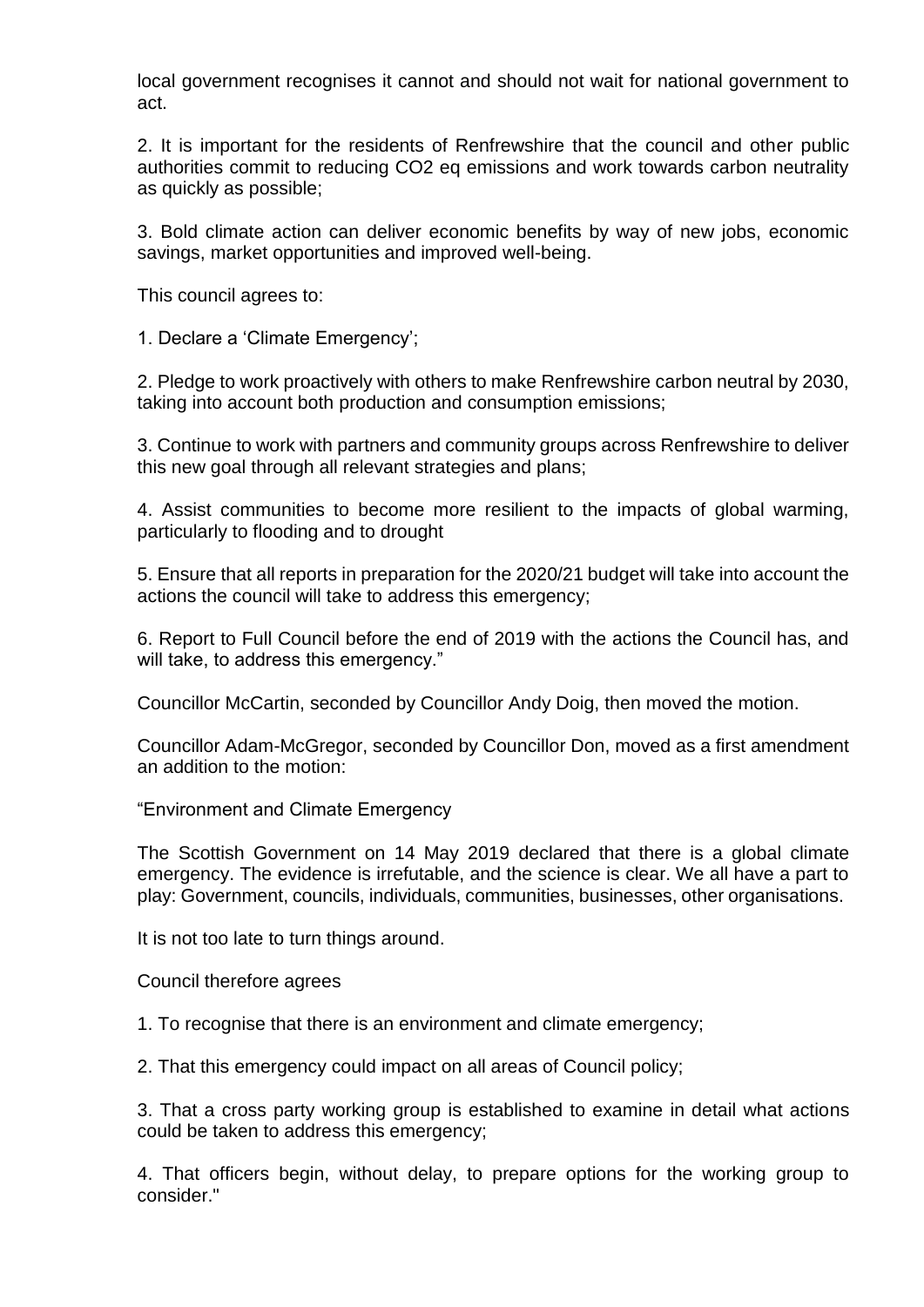Councillor McIntyre, seconded by Councillor Graham, moved as a second amendment the insertion of:

"That this Council agrees to:

1. Include climate change in the Council Register of Strategic Risks.

2. Include climate risk as a category in reports to council meetings and boards. This should be introduced as a heading in the implications of report section in the same manner as financial, legal and equality & human rights issues.

3. Ask all electricity suppliers to the council how much of their electricity production is certified by Renewable Energy Guarantees of Origin or has been carbon offset. If electricity is supplied centrally then write to the Scottish Government asking the same question.

4. Investigate the feasibility of setting up a revolving fund for energy efficiency improvements to buildings within the council estate. The fund would be replenished by the savings resulting from the energy improvements".

Councillor Nicolson further proposed that point 6 of the motion be changed by removing "2019" and inserting "the financial year 2019/20."

In terms of Standing Order 27, Councillors McCartin and Andy Doig being the mover and seconder of the motion, accepted the further proposed amendment to point 6, accepted the first amendment as an addition and accepted the inclusion of the second amendment. The motion, as duly amended, was agreed unanimously.

**DECIDED**: Climate Emergency -

That this Council believes:

(a) That all governments have a duty to limit the negative impacts of Climate Breakdown, and local government recognises it cannot and should not wait for national government to act;

(b) That it is important for the residents of Renfrewshire that the council and other public authorities commit to reducing CO2 eq emissions and work towards carbon neutrality as quickly as possible;

(c) That bold climate action can deliver economic benefits by way of new jobs, economic savings, market opportunities and improved well-being.

That this council agrees to:

(d) declare a "Climate Emergency";

(e) pledge to work proactively with others to make Renfrewshire carbon neutral by 2030, taking into account both production and consumption emissions;

(f) continue to work with partners and community groups across Renfrewshire to deliver this new goal through all relevant strategies and plans;

(g) assist communities to become more resilient to the impacts of global warming,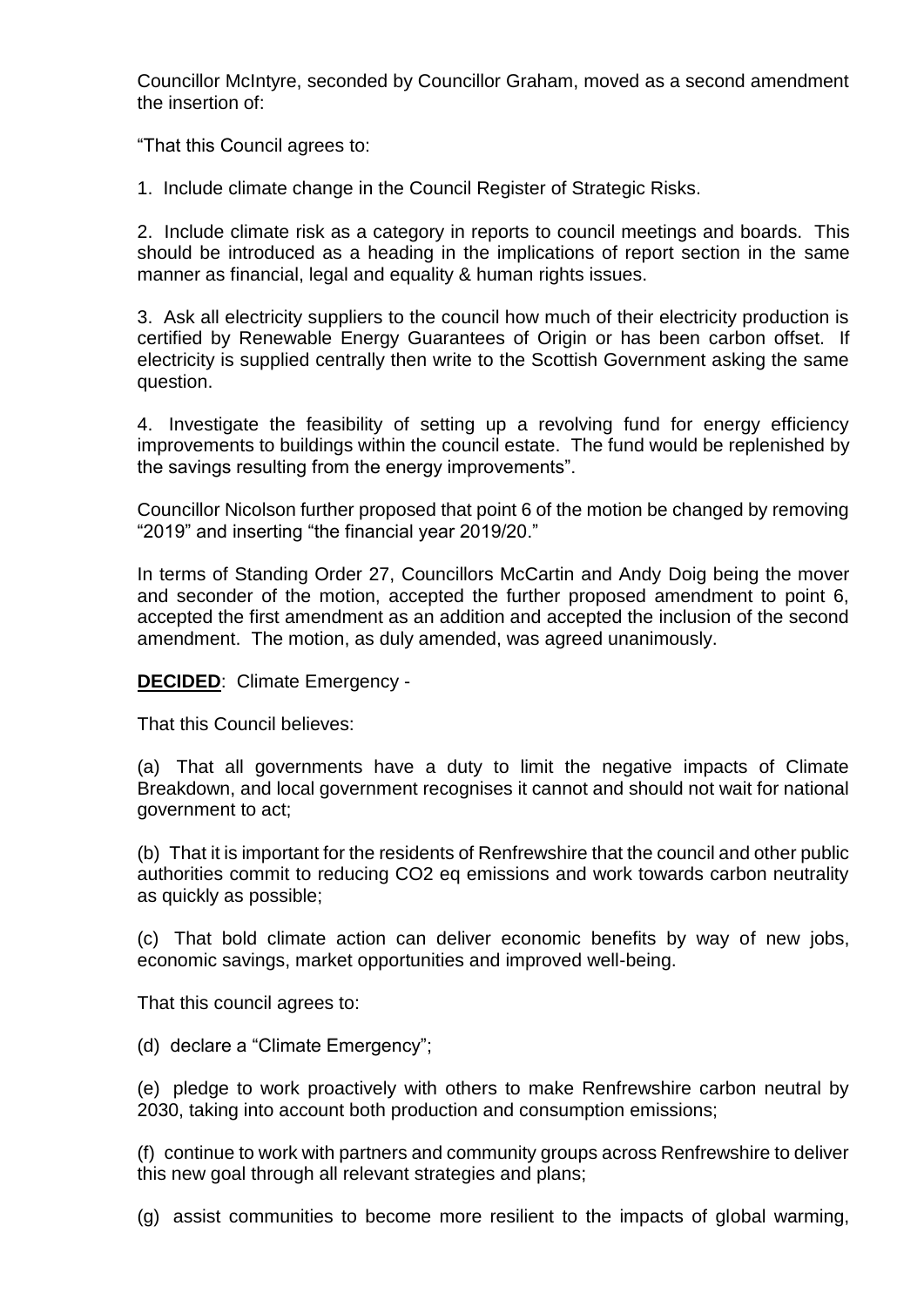particularly to flooding and to drought;

(h) ensure that all reports in preparation for the 2020/21 budget will take into account the actions the council will take to address this emergency;

(i) report to Full Council before the end of the financial year 2019/20 with the actions the Council has, and will take, to address this emergency.

The Scottish Government on 14 May 2019 declared that there was a global climate emergency. The evidence was irrefutable, and the science was clear.

We all have a part to play: Government, councils, individuals, communities, businesses, other organisations. It was not too late to turn things around.

Council therefore further agrees:

(j) to recognise that there is an environment and climate emergency;

(k) that this emergency could impact on all areas of Council policy;

(l) That a cross-party working group is established to examine in detail what actions could be taken to address this emergency; and

(m) That officers begin, without delay, to prepare options for the working group to consider.

This Council also further agrees to:

(n) include climate change in the Council Register of Strategic Risks;

(o) include climate risk as a category in reports to council meetings and boards. This should be introduced as a heading in the implications of report section in the same manner as financial, legal and equality & human rights issues;

(p) ask all electricity suppliers to the council how much of their electricity production is certified by Renewable Energy Guarantees of Origin or has been carbon offset. If electricity is supplied centrally then write to the Scottish Government asking the same question; and

(q) investigate the feasibility of setting up a revolving fund for energy efficiency improvements to buildings within the council estate. The fund would be replenished by the savings resulting from the energy improvements.

### **DECLARATIONS OF INTEREST**

Councillor Nicolson declared an interest in item 10 – Notice of Motion 3, and item 11 – Notice of Motion 4, as he was a non-executive member of the Greater Glasgow & Clyde Health Board. He indicated that it was his intention to take part in the discussion relating to these items as the general dispensation from the Standard Commission allowed him to take part in and to vote in relation to these matters.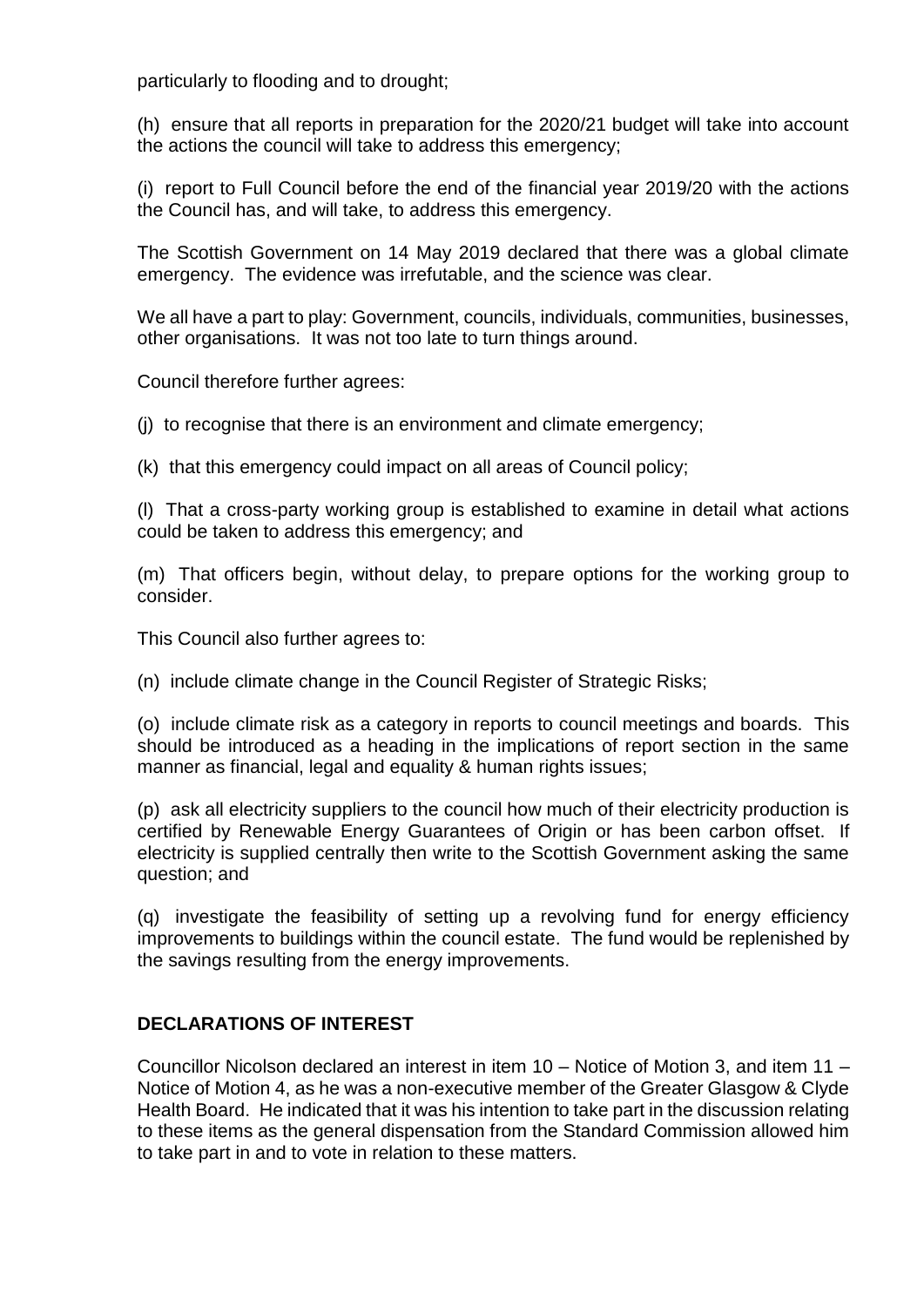### **10 Notice of Motion 3 by Councillors K MacLaren and Burns**

There was submitted a Notice of Motion by Councillors K MacLaren and Burns in the following terms:

"NHS not for Sale

Council notes with extreme concern the comments by US President Donald Trump that the NHS will be part of a future UK/USA trade agreement.

This would open up the NHS to more privatisation and increased drug prices. Although Scotland has its own NHS there is a danger that any further privatisation in the NHS covering England and Wales would have Barnett consequentials on the funding available to Scotland's NHS.

Similarly expected increases in the price of drugs from the USA would also negatively impact on Scotland's NHS. Council believes that the NHS across the UK is a valuable public service. Council will contact the new Prime Minister to express our concern about the NHS being used as a bargaining chip in any trade deal with the USA or anyone else and will ask the Prime Minister to clearly state that the NHS is not up for sale."

Councillor K MacLaren, seconded by Councillor Burns, then moved the motion.

Councillor McIntyre, seconded by Councillor Graham, moved as a first amendment:

"Council notes that under the World Trade Organisation Pharmaceutical Tariff Elimination Agreement pharmaceutical products are already subject to Zero per cent tariffs. The price of drugs will therefore be unaffected by a trade agreement with United States of America or any other signatory country.

The council also notes under the WTO Agreement on Government Procurement overseas business already have the right to bid for government contracts, including those in the NHS.

Both the European Union and the UK Government have parties to this agreement since 1994".

Councillor Harte, seconded by Councillor Sharkey, moved as a second amendment, an addition to the motion:

"Council also notes, with concern, the affect that any trade deal, with the USA, could have on any other aspects of public services, including local authorities, and affecting regulations in a range of areas such as food safety, employment rights and the environment.

We are also aware of the danger that democratic decisions, taken by our governments, could be at severe risk in any free trade deal.

This council should also stress the importance that a TTIP style trade agreement and an Investor State Dispute Settlement mechanism, an Investor Court System or an alternative but similar system should be off the table".

In terms of Standing Order 27, Councillors K MacLaren and Burns being the mover and seconder of the motion agreed to amend the motion to include the second amendment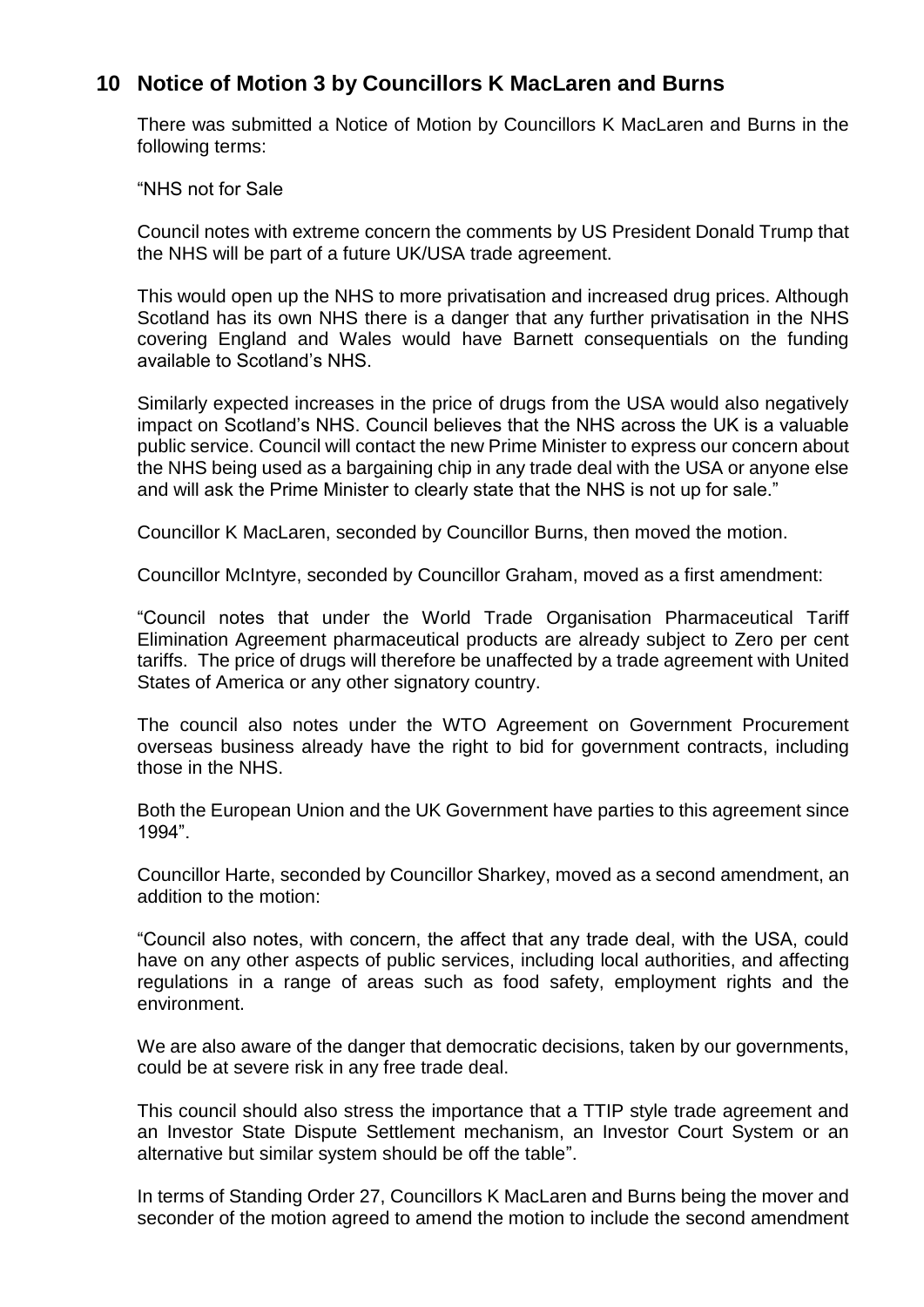and the motion, as amended, became the substantive motion.

On the roll being called, the following members voted for the amendment: Councillors Begg, Binks, Graham, Kerr, J MacLaren, McIntyre and Strang.

The following members voted for the motion: Councillors Adam-McGregor, Bibby, Brown, Burns, J Cameron, Provost L Cameron, Councillors Campbell, Davidson, Devine, Andy Doig, Audrey Doig, Don, Dowling, Grady, Harte, Hood, Hughes, Kennedy, Mack, K MacLaren, M MacLaren, McCartin, McCulloch, McEwan, McGurk, McNaughtan, Montgomery, Mylet, Nicolson, Paterson, Rodden, Sharkey, Shaw, Sheridan and Steel

The following member abstained: Councillor Mackay.

7 members having voted for the amendment, 35 members having voted for the motion and 1 member having abstained, the motion was accordingly declared carried.

**DECIDED**: NHS not for sale –

(a) That the Council notes with extreme concern the comments by US President Donald Trump that the NHS will be part of a future UK/USA trade agreement;

(b) That this would open up the NHS to more privatisation and increased drug prices. Although Scotland has its own NHS there is a danger that any further privatisation in the NHS covering England and Wales would have Barnett consequentials on the funding available to Scotland's NHS;

(c) That, similarly expected increases in the price of drugs from the USA would also negatively impact on Scotland's NHS. Council believes that the NHS across the UK is a valuable public service. Council will contact the new Prime Minister to express our concern about the NHS being used as a bargaining chip in any trade deal with the USA or anyone else and will ask the Prime Minister to clearly state that the NHS is not up for sale;

(d) That the Council also notes, with concern, the affect that any trade deal with the USA could have on other aspects of public services, including local authorities and affecting regulations in a range of areas such as food safety, employment rights and the environment;

(e) That we are also aware of the danger that democratic decisions taken by our governments could be at severe risk in any free trade deal; and

(f) That this Council should also stress the importance that a TTIP style trade agreement and an Investor State Dispute Settlement mechanism, and Investor Court System or an alternative but similar system should be off the table.

# **11 Notice of Motion 4 by Councillors K MacLaren and Burns**

There was submitted a Notice of Motion by Councillors K MacLaren and Burns in the following terms:

"RAH Car Park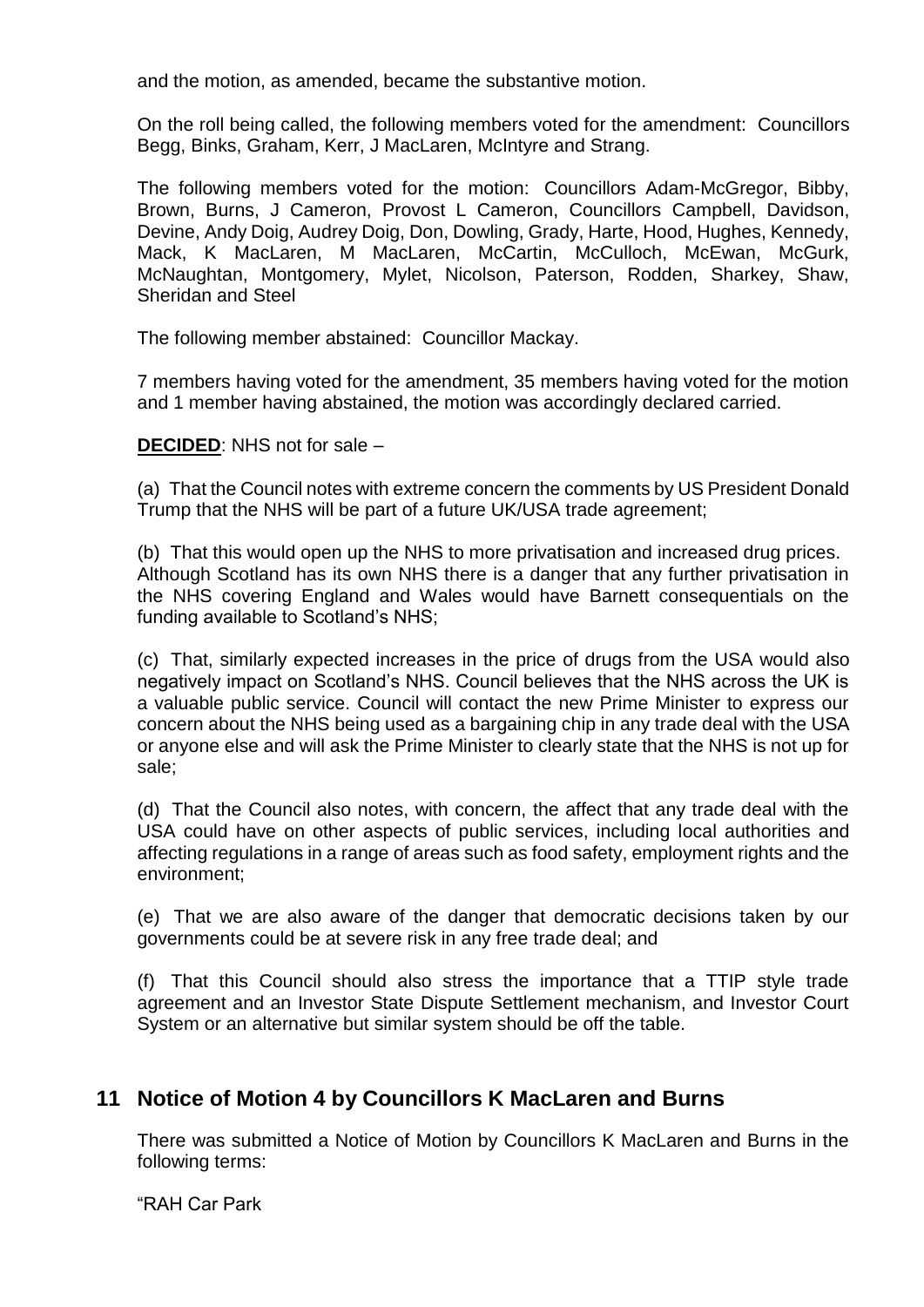Council notes the problems caused by the recent changes to the main car park at the Royal Alexandra Hospital (RAH) and the impact this has had on staff and local residents. The decision by the Health Board to change the parking policy with little consultation has negatively impacted on local residents as staff seek to find alternative places to park.

Council calls for better communication between the Health Board and council officers to resolve the parking issues within the RAH and surrounding areas.

Council will contact the Chief Executive of Greater Glasgow and Clyde Health Board to express our concern over the impact that these changes to the parking policy has had on Renfrewshire residents and on all the staff at the RAH."

Councillor K MacLaren, seconded by Councillor Burns, then moved the motion.

Councillor McCartin, seconded by Councillor Mack, moved as an amendment:

"Council further calls on Paisley's MSP, George Adam, to raise this matter in the Scottish Parliament, to access funding to meet the challenges this parking problem faces, and to challenge the Health Board to provide more car parking facilities on site to support visitors, staff and local residents".

In terms of Standing Order 27, Councillors K MacLaren and Burns being the mover and seconder of the motion agreed to accept the amendment as an addition to the motion which was agreed unanimously.

#### **DECIDED**: RAH Car Park -

(a) That the Council notes the problems caused by the recent changes to the main car park at the Royal Alexandra Hospital (RAH) and the impact this has had on staff and local residents. The decision by the Health Board to change the parking policy with little consultation has negatively impacted on local residents as staff seek to find alternative places to park;

(b) That the Council calls for better communication between the Health Board and council officers to resolve the parking issues within the RAH and surrounding areas;

(c) That the Council will contact the Chief Executive of Greater Glasgow and Clyde Health Board to express our concern over the impact that these changes to the parking policy has had on Renfrewshire residents and on all the staff at the RAH; and

(d) That the Council further calls on Paisley's MSP, George Adam, to raise this matter in the Scottish Parliament, to access funding to meet the challenges this parking problem faces, and to challenge the Health Board to provide more car parking facilities on site to support visitors, staff and local residents.

### **12 Notice of Motion 5 by Councillors Adam-McGregor and Don**

This item was considered at item 9 above.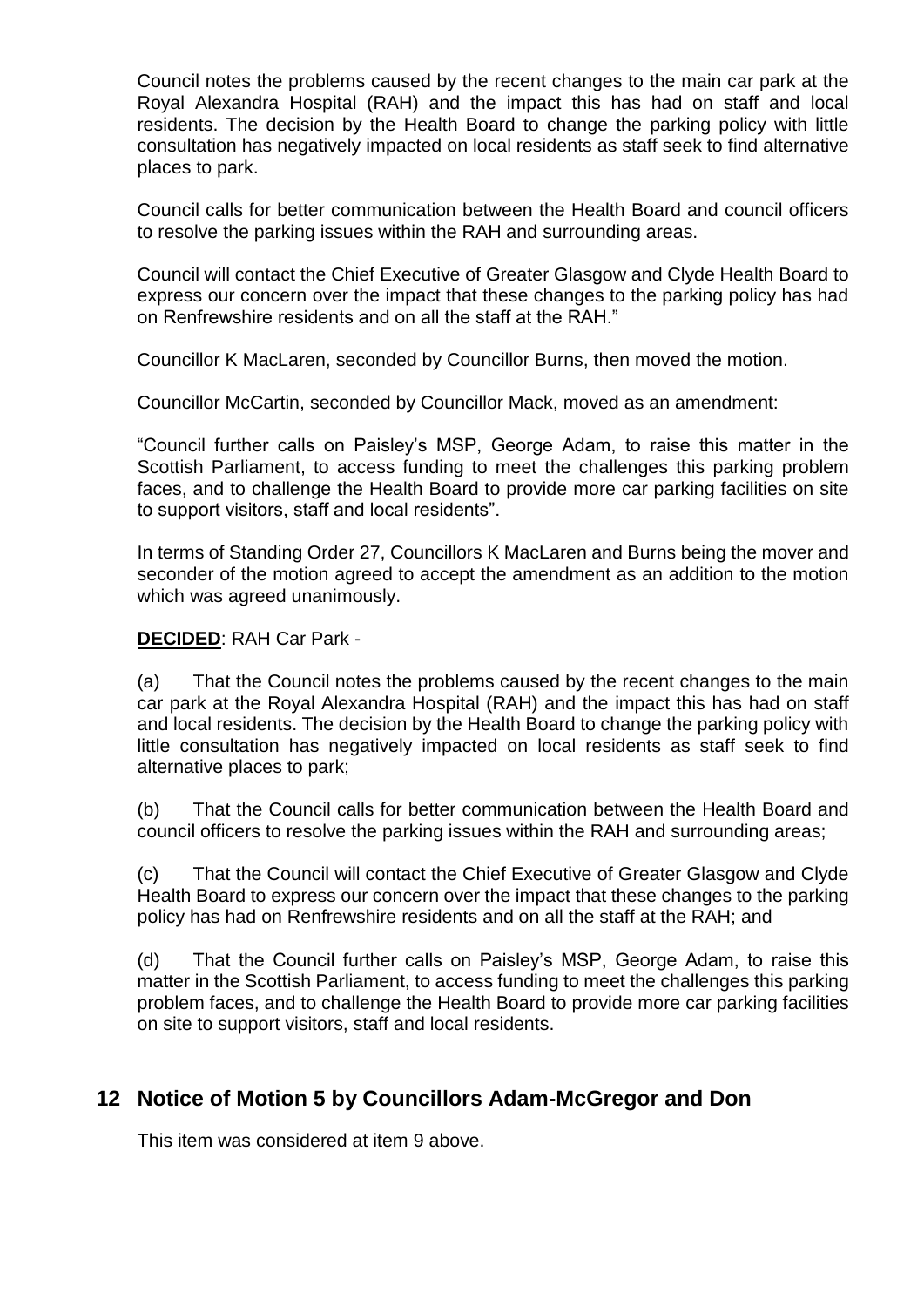# **13 Notice of Motion 6 by Councillors Sheridan and Kennedy**

There was submitted a Notice of Motion by Councillors Sheridan and Kennedy which Provost L Cameron ruled was not competent in terms of Standing Order 28 – rescinding of decisions – as it was contrary to the decision which had been taken at item 7 of page 651 of the Minute of the meeting of the Leadership Board held on 19 June 2019 and there had been no material change in circumstances justifying the matter being reconsidered.

# **14 Notice of Motion 7 by Councillors Paterson and McNaughtan**

There was submitted a Notice of Motion by Councillors Paterson and McNaughtan in the following terms:

"UK Shared Prosperity Fund

Renfrewshire Council notes with disappointment the delay on the consultation for the proposed UK Shared Prosperity Fund, intended to replace EU funding to the regions following Brexit.

Furthermore, with no date provided for the consultation to commence it is unlikely to be conducted prior to our expected exit date of the 31st of October 2019 leading to a substantial delay in the establishment of a shared prosperity fund.

Therefore, Council agrees to write to the UK Government urging them to bring forward the consultation and get on with establishing a shared prosperity fund to be managed by the relevant devolved administrations should Brexit occur on the 31st of October."

Councillor Paterson, seconded by Councillor McNaughtan, then moved the motion which was agreed unanimously.

**DECIDED**: UK Shared Prosperity Fund –

(a) That Renfrewshire Council notes with disappointment the delay on the consultation for the proposed UK Shared Prosperity Fund, intended to replace EU funding to the regions following Brexit;

(b) That furthermore, with no date provided for the consultation to commence it is unlikely to be conducted prior to our expected exit date of the 31st of October 2019 leading to a substantial delay in the establishment of a shared prosperity fund; and

(c) That therefore, Council agrees to write to the UK Government urging them to bring forward the consultation and get on with establishing a shared prosperity fund to be managed by the relevant devolved administrations should Brexit occur on the 31st of October.

### **ADJOURMENT**

The meeting adjourned at 11.00 am and reconvened at 11.10 am.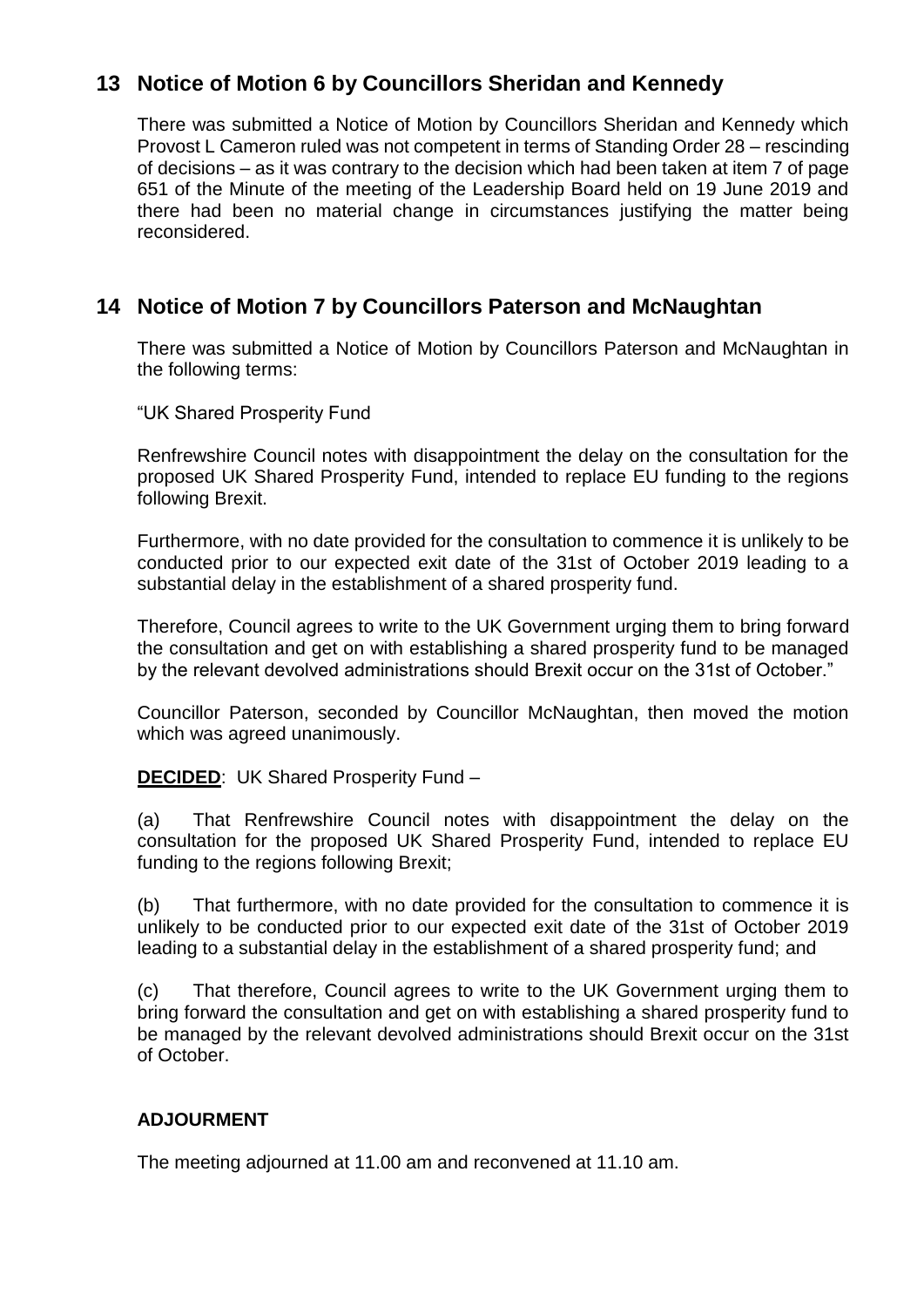### **15 Notice of Motion 8 by Councillors Graham and McIntyre**

There was submitted a Notice of Motion by Councillors Graham and McIntyre in the following terms:

"Statues in Dunn Square, Paisley

Council agrees that the statue of Queen Victoria and Dr Dunns Memorial in Dunn Square, Paisley are cleaned. Also, the statues of Sir Peter Coats and Thomas Coats Esq be part of the clean-up.

Council also agrees to release a programme in which all statues, monuments and plaques are visited by Council and are assessed for upgrade or clean-up.

Councillor Graham, seconded by Councillor McIntyre, then moved the motion. This was agreed unanimously.

**DECIDED:** Statues in Dunn Square, Paisley –

(a) That the Council agrees that the statue of Queen Victoria and Dr Dunn's Memorial in Dunn Square, Paisley are cleaned. Also, the statues of Sir Peter Coats and Thomas Coats Esq be part of the clean-up; and

(b) That the Council also agrees to release a programme in which all statues, monuments and plaques are visited by Council and are assessed for upgrade or cleanup

### **ORDER OF BUSINESS**

In terms of Standing Order 16, the Provost intimated that she intended to change the order of business to facilitate the conduct of the meeting by considering together items 16 and 18 of the agenda – Notice of Motion 9 and Notice of Motion 11 respectively.

### **16 Notice of Motion 9 by Councillors McGurk and Adam-McGregor**

There was submitted a Notice of Motion by Councillors McGurk and Adam-McGregor in the following terms:

"Tv Licence

Renfrewshire Council condemns the decision by the BBC to AXE FREE TV licence for most over 75-year-old residents and charge £154.50."

Councillors McGurk and Adam-McGregor then moved the motion.

Councillor Andy Doig, seconded by Councillor McCartin, moved as a first amendment the addition of: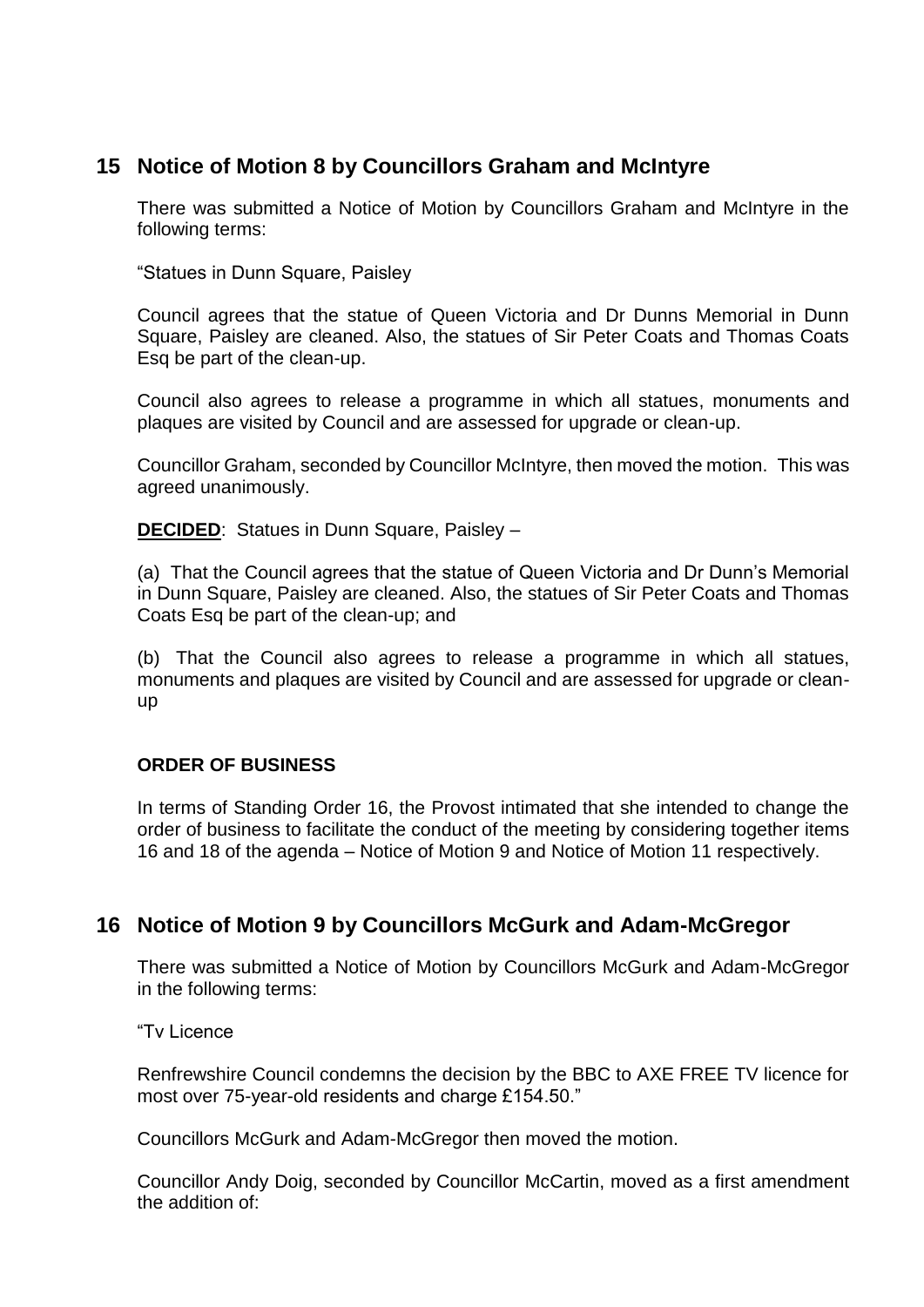"BBC and removal of free TV licences for 75-year olds not on pension credit.

Renfrewshire Council condemns the decision by the BBC to remove free TV Licences for 75-year olds not on pension credit and notes that this has been condemned by the National Pensioners Convention, Age UK, and Independent Age as a retrograde step which will increase social isolation amongst pensioners.

Council calls on the Westminster Government to amend the Digital Economy Act (2017) to allow it to finance free TV licences for all pensioners over 75 years to promote the social independence and dignity of older people.

Council also calls on the Westminster government to reinstate the funding which it withdrew from the BBC which has forced the BBC to take this action."

Councillor Graham, seconded by Councillor McIntyre, moved as a second amendment:

Renfrewshire Council condemns the decision by the BBC to axe free TV licence for most over 75-year-old residents.

In terms of Standing Order 27, Councillors McGurk and Adam-McGregor being the mover and seconder of the motion agreed to accept the first amendment as an addition to the motion and the motion, as amended, became the substantive motion.

On the roll being called, the following members voted for the amendment: Councillors Begg, Graham, Kerr, J MacLaren, McIntyre and Strang.

The following members voted for the motion: Councillors Adam-McGregor, Bibby, Binks, Brown, Burns, J Cameron, Provost L Cameron, Councillors Campbell, Davidson, Devine, Andy Doig, Audrey Doig, Don, Dowling, Grady, Harte, Hood, Hughes, Kennedy, Mack, Mackay, K MacLaren, M MacLaren, McCartin, McCulloch, McEwan, McGurk, McNaughtan, Montgomery, Mylet, Nicolson, Paterson, Rodden, Sharkey, Shaw, Sheridan and Steel.

6 members having voted for the amendment and 37members having voted for the motion, the motion was accordingly declared carried.

#### **DECIDED**: TV Licence -

(a) That Renfrewshire Council condemns the decision by the BBC to axe free TV licence for most over 75-year-old residents and charge £154.50;

(b) That Renfrewshire Council condemns the decision by the BBC to remove free TV Licences for 75-year olds not on pension credit, and notes that this has been condemned by the National Pensioners Convention, Age UK, and Independent Age as a retrograde step which will increase social isolation amongst pensioners;

(c) That the Council calls on the Westminster Government to amend the Digital Economy Act (2017) to allow it to finance free TV licences for all pensioners over 75 years to promote the social independence and dignity of older people; and

(d) That the Council also calls on the Westminster government to reinstate the funding which it withdrew from the BBC which has forced the BBC to take this action.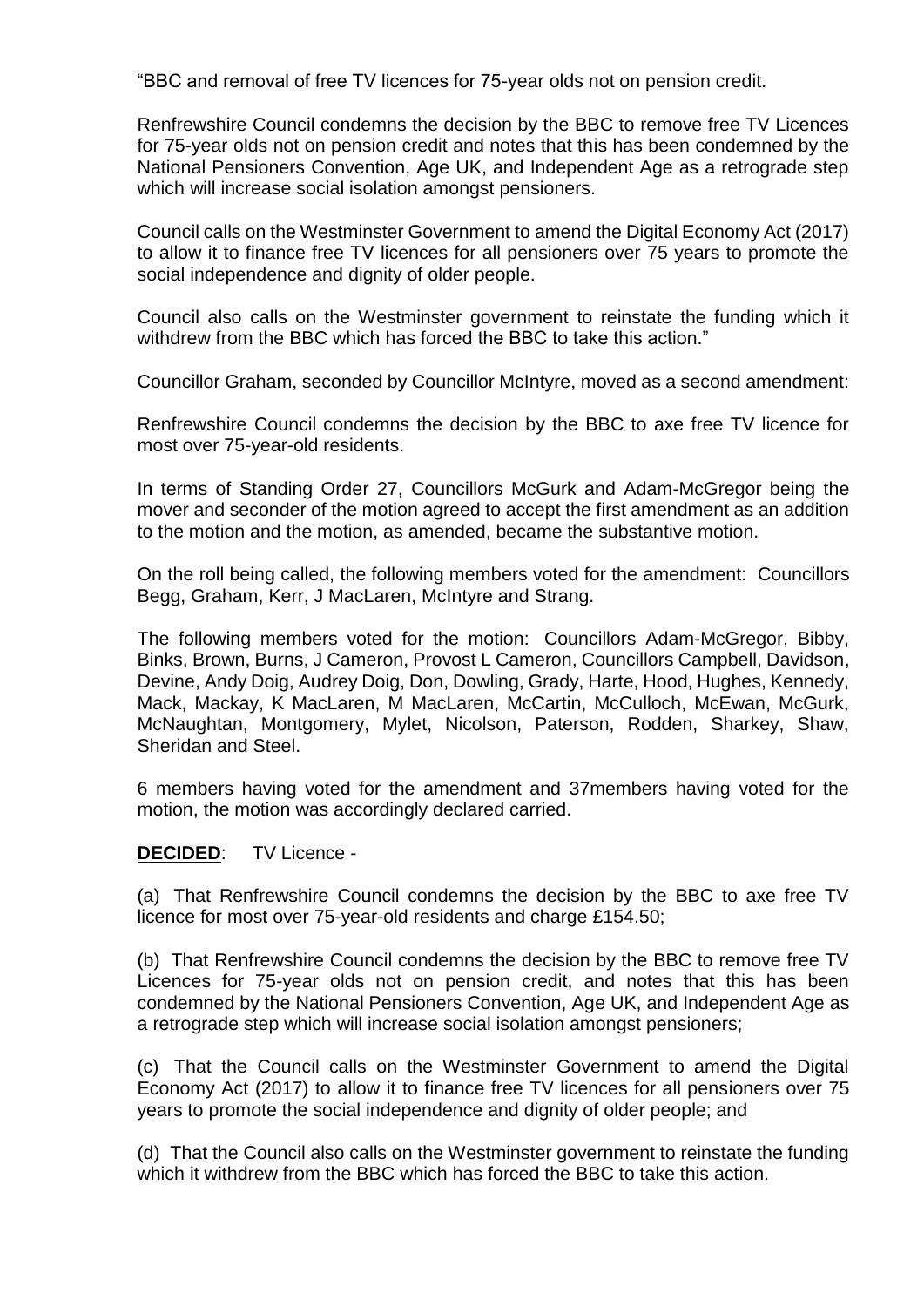# **17 Notice of Motion 10 by Councillors Burns and Hughes**

There was submitted a Notice of Motion by Councillors Burns and Hughes in the following terms:

"Council will contact Scottish Water to request Top Up taps are installed in Renfrewshire in all Towns and Villages to help reduce use of single plastic bottles and boost the benefits of drinking water in Renfrewshire."

Councillor Burns, seconded by Councillor Hughes, then moved the motion.

Councillor J MacLaren, seconded by Councillor Begg, moved as an amendment:

"Council recognises that there are a number of obsolete drinking fountains in council parks and public places and agrees to bring back a report to the ILE Board regarding their number and the cost to refurbish".

In terms of Standing Order 27, Councillors Burns and Hughes as the mover and seconder of the motion agreed to accept the amendment as an addition to the motion. The motion, as amended, was agreed unanimously.

#### **DECIDED**:

(a) That the Council will contact Scottish Water to request Top Up taps are installed in Renfrewshire in all Towns and Villages to help reduce use of single plastic bottles and boost the benefits of drinking water in Renfrewshire; and

(b) That the Council recognises that there are a number of obsolete drinking fountains in council parks and public places and agrees to bring back a report to the ILE Board regarding their number and the cost to refurbish.

### **18 Notice of Motion 11 by Councillors Andy Doig and McCartin**

This matter was considered at item 16 above.

### **19 Notice of Motion 12 by Councillors Sharkey and Kennedy**

There was submitted a Notice of Motion by Councillors Sharkey and Kennedy in the following terms:

"Women Against State Pension Inequality (WASPI)

This Council affirms its support for the WASPI women and their campaign."

Councillor Sharkey, seconded by Councillor Kennedy, then moved the motion.

Provost Cameron proposed that the motion be amended to read that "this Council reaffirms its support for the WASPI women and their campaign" and in terms of Standing Order 27, Councillors Sharkey and Kennedy as the mover and seconder of the motion agreed to this amendment. The motion, as amended, was approved unanimously.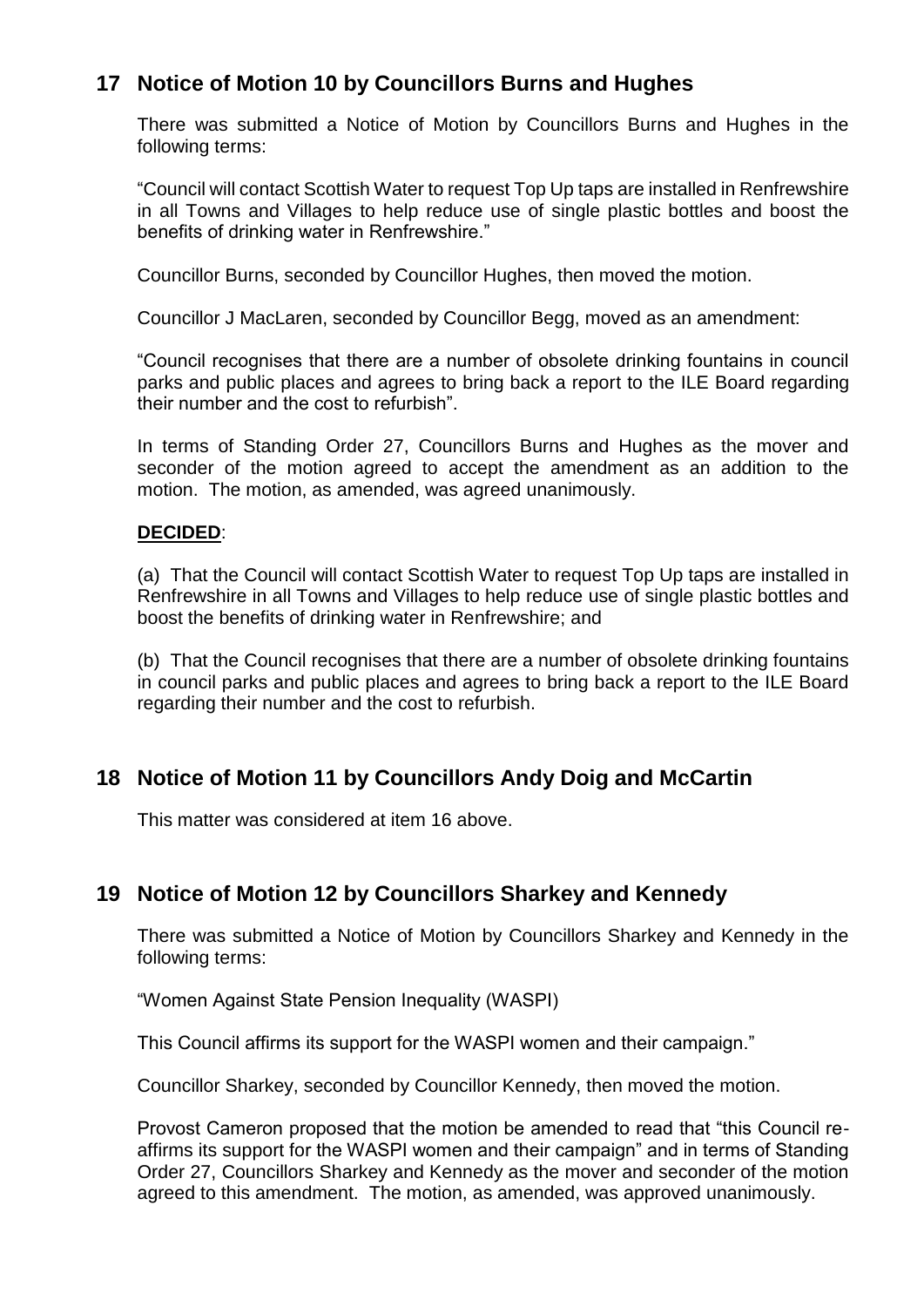**DECIDED**: Women Against State Pension Inequality (WASPI) –

That this Council re-affirms its support for the WASPI women and their campaign.

### **DECLARATIONS OF INTEREST**

Councillors Kenney and Devine, having declared an interest in the undernoted item, left the meeting and did not take part in the discussion or voting thereon.

# **20 Notice of Motion 13 by Councillors Mack and Andy Doig**

There was submitted a Notice of Motion by Councillors Mack and Andy Doig in the following terms:

"Council Property: 16 Cairngorm Crescent, Paisley

This council insists in an independent inquiry into the allocation of 16 Cairngorm Crescent, Glenburn. SCRN 108744"

Councillor Mack, seconded by Councillor Andy Doig, then moved the motion which was agreed unanimously.

**DECIDED**: Council Property: 16 Cairngorm Crescent, Paisley –

That this council insists in an independent inquiry into the allocation of 16 Cairngorm Crescent, Glenburn. SCRN 108744.

### **SEDERUNT**

Councillors Kennedy and Devine returned to the meeting prior to consideration of the undernoted item.

# **21 Notice of Motion 14 by Councillors Mack and Andy Doig**

There was submitted a Notice of Motion by Councillors Mack and Andy Doig in the following terms:

"Re-instatement of Plaque: Willie Gallagher

Reinstate the plaque commemorating the life and residency of Willie Gallagher at No.68 Rowan Street, Paisley."

Councillor Mack, seconded by Councillor Andy Doig, then moved the motion which was agreed unanimously.

**DECIDED**: Re-instatement of Plaque: Willie Gallagher

That the plaque commemorating the life and residency of Willie Gallagher at No. 68 Rowan Street, Paisley be re-instated.